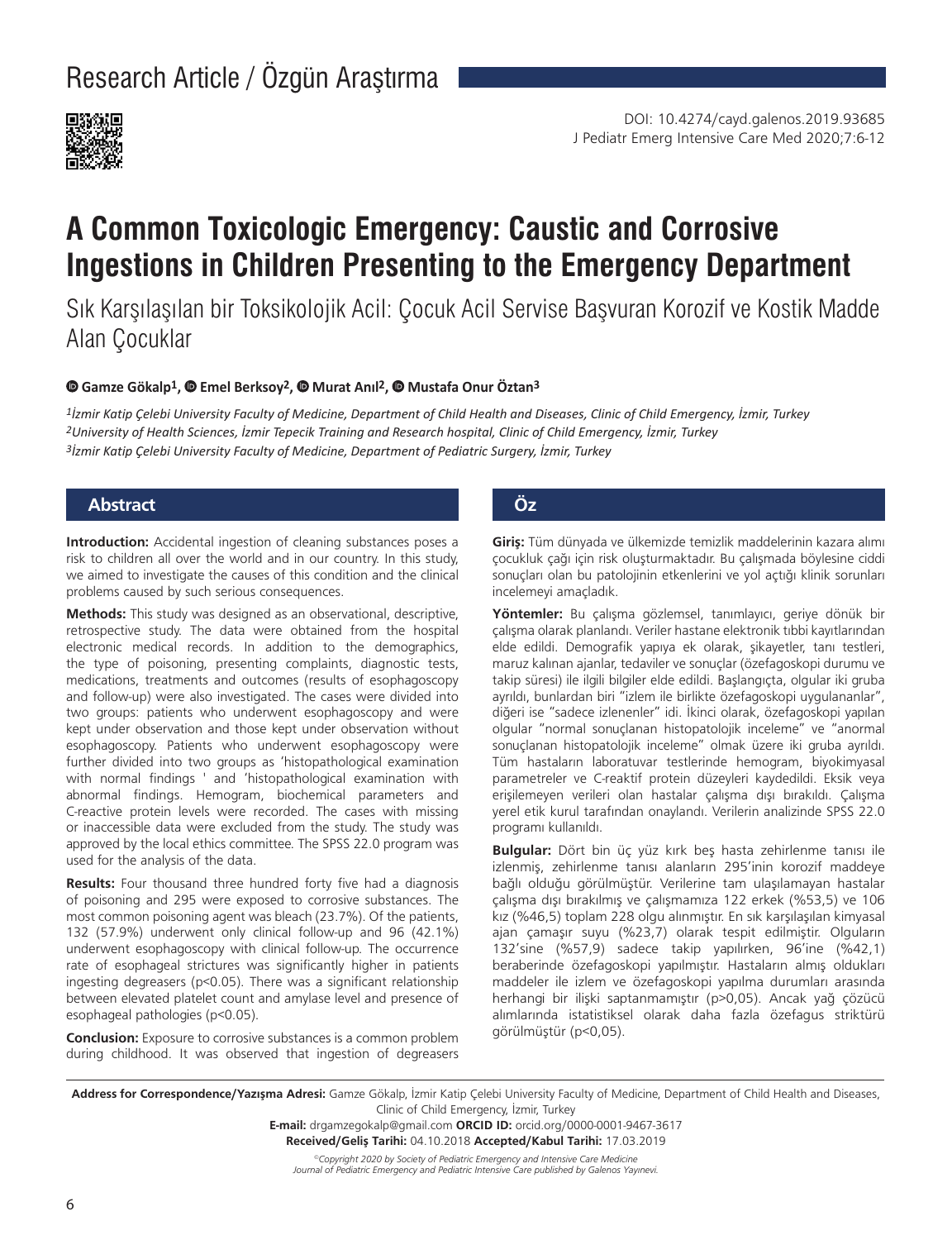# **Abstract Öz**

increased the risk of esophageal stricture formation. Elevated platelet count and amylase level were found to be predictive of esophageal injury.

**Keywords:** Pediatric emergency, corrosive, caustic, esophagoscopy

**Sonuç:** Çocukluk çağında korozif maddelere maruziyet sık görülen bir sorundur. Yağ çözücü alımının özafagusta striktür oluşma riskini arttırdığı görülmüştür. Acil serviste alınan tetkiklerden trombosit ve amilaz yüksekliği özafagusta hasar oluşumunu öngörmede etkisi olduğu tespit edilmiştir.

**Anahtar Kelimeler:** Çocuk acil, koroziv, kostik, özefagoskopi

## **Introduction**

Accidental exposure to cleaning agents remains a serious problem for childhood throughout the world and especially in developing countries. Most cleaning materials contain corrosive or caustic substances. Caustic means burning or corroding organic tissue by chemical action, typically due to strong acid or alkaline properties. The major caustic agents are household bleaches and oven and drain cleaners which contain sodium hydroxide (NaOH), potassium hydroxide, hydrochloric acid, and nitric acid.<sup>1,2</sup> The resulting damage varies according to the type of substance, concentration, amount taken and duration of exposure.<sup>1,2</sup> Alkalis and acids produce tissue injury by different mechanisms; alkaline agents tend to cause esophageal injury via liquefactive necrosis if the pH is above 11.5-12.5, however, acids or corrosive agents tend to cause esophageal injury via coagulation necrosis if the pH is less than 2.

Poisoning with corrosive substances is common in childhood. 80% of all cases are child victims. The remaining group consists of adults who are exposed to large amounts of corrosive substances for suicidal purposes. This situation is more dangerous. Low socioeconomic status and low educational level increase the incidence of poisoning with corrosive agents.<sup>3,4</sup>

Although the actual frequency of such a serious health problem is not known, there are publications reporting the incidence rate of pediatric cases of 5-518 per 100.000 per year.5,6 More than 40.000 child accidental poisonings are reported annually in the UK.<sup>7</sup> In the United States alone, the economic burden related with corrosive and caustic substance exposure in 2009 was recorded as \$ 22.9 million.8

As a result, caustic poisoning is a condition that causes widespread, serious morbidity and high cost of treatment. We aimed to draw attention to poisoning with domestic cleaning agents, which is a preventable health problem with very simple precautions and family education, and to determine the current situation in our region.

## **Materials and Methods**

This study was designed as an observational, descriptive, retrospective study. All patients, who were admitted to the pediatric emergency department (PED) in a tertiary health center due to ingestion of cleaning and corrosive caustic substances between January 2011 and December 2016, were included in this study. The data were obtained from the hospital automation system. In addition to the demographic information of the cases, the amount of substances, complaints, examination findings, treatments and the results were examined.

We determined the contents of caustic and corrosive substances. The cases are divided into two groups: patients who underwent esophagoscopy and were kept under observation and those kept under observation without esophagoscopy. Patients who underwent esophagoscopy were further divided into two subgroups: histopathological examination with normal findings and histopathological examination with abnormal findings. Hemogram, biochemical parameters and c-reactive protein (CRP) levels were recorded.

Of corrosive and caustic substances included in this study, degreaser agents contain NaOH and potassium hydroxide (KOH), bleaches contain sodium hypochlorite, surface cleaners and dishwasher rinse aids contain acetic acid and citric acid, descalers contain hydrochloric acid (HCl) and clog removers contain sodium bicarbonate.

Our approach to cases with caustic and/or corrosive substance intake is based on the clinical condition of the patient. If the patient suffers from difficulty swallowing, esophagoscopy is planned to determine the level of burn. When stricture formation is developed, surgical intervention is performed. If difficulty with swallowing liquid foods is not observed, the patient is monitored for at least six hours in PED. The cases with missing or inaccessible data were excluded from the study. The study was approved by the local ethics committee.

#### **Statistical Analysis**

Mean, standard deviation, median, minimum, maximum, frequency and rate values were used in the descriptive statistics of the data. The distribution of the variables was analyzed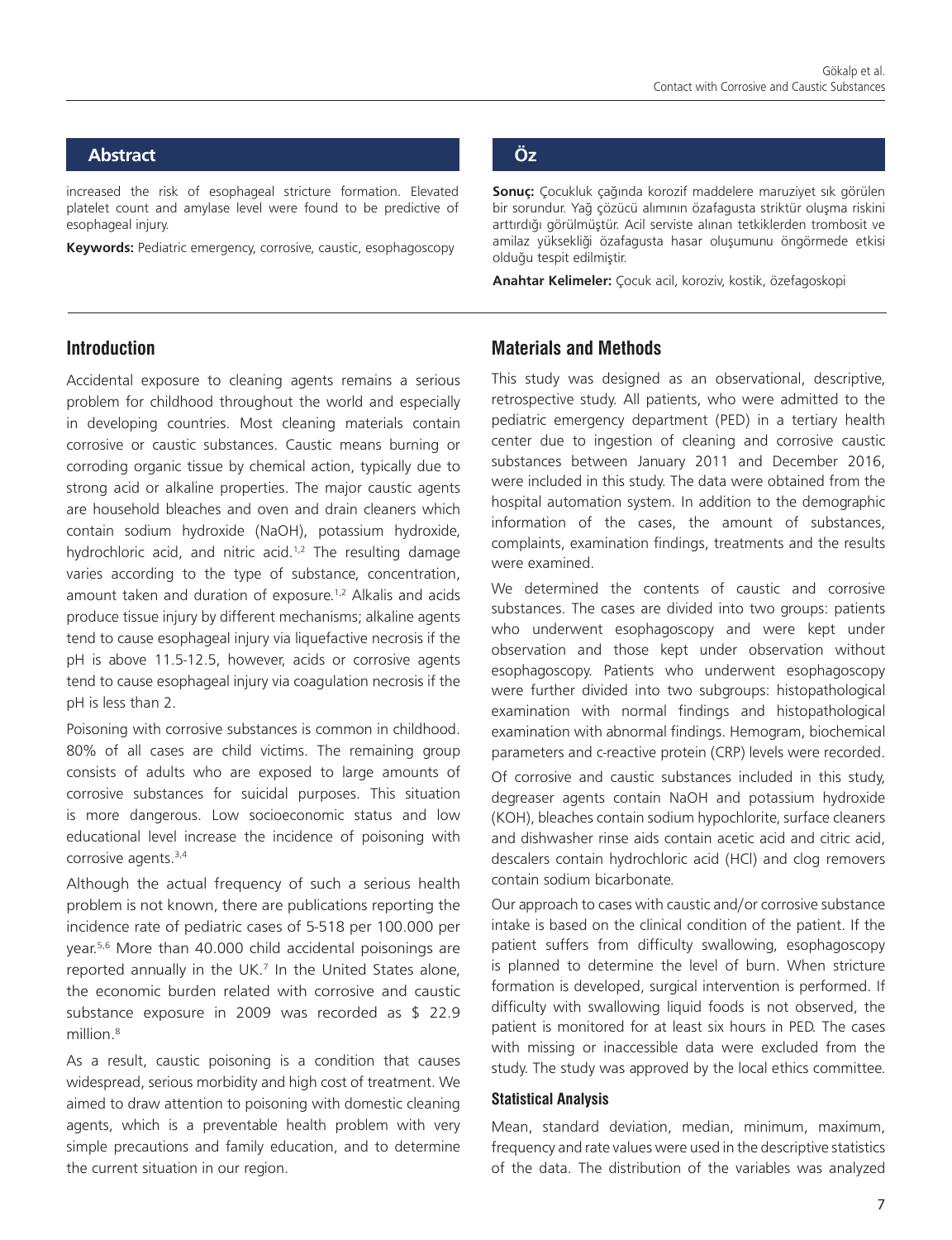by the Kolmogorov-Smirnov test. The Mann-Whitney U test was used in the analysis of independent quantitative data. The chi-square test was used in the analysis of independent qualitative data. Fisher's exact test was used when chi-square test assumptions were not met. The SPSS 22.0 program was used in the analysis of the data.

# **Results**

In this period, 932.645 patients presented to the pediatric emergency department; 4345 (46.5%) of them were followed up with poisoning diagnosis and 295 (6.8%) of poisonings were related to corrosive substances. Patients whose data were not fully accessible were excluded from the final analysis. Finally, a total of 228 patients [122 (53.5%) boys] were enrolled. The mean age of the patients in the study group was 27±24.9 months (Table 1). The majority of the cases were intoxication related with exposure to non-branded bleaches detected in 54 cases (23.7%) and degreasers in 32 cases (14%) (Table 1).

One hundred thirty two of the cases (57.89%) were only followed up and 96 (42.10%) underwent esophagoscopy. The mean age of the follow-up group was 29.2±27.2 months and the esophagoscopy group was 23.9±20.8 months (p=0.001) (Table 2). There were no differences between

| Table 1. Demographic characteristics of study group and<br>pathology results from esophagoscopy                                                          |                |                       |  |
|----------------------------------------------------------------------------------------------------------------------------------------------------------|----------------|-----------------------|--|
| Age (month) (mean $\pm$ SD minimum/<br>maximum)                                                                                                          |                | 27.0±24.9 (4.0/121.0) |  |
|                                                                                                                                                          | n              | $\frac{0}{0}$         |  |
| Gender                                                                                                                                                   |                |                       |  |
| Female                                                                                                                                                   | 106            | 46.5                  |  |
| Male                                                                                                                                                     | 122            | 535                   |  |
| Ingested substance                                                                                                                                       |                |                       |  |
| Non-branded bleaches                                                                                                                                     | 54             | 23.7                  |  |
| Degreaser                                                                                                                                                | 32             | 140                   |  |
| Branded bleaches                                                                                                                                         | 22             | 96                    |  |
| Descaling detergent                                                                                                                                      | 22             | 96                    |  |
| Dish washer polisher                                                                                                                                     | 19             | 8.3                   |  |
| Surface cleaner                                                                                                                                          | 20             | 8.8                   |  |
| Drain opener detergent                                                                                                                                   | 9              | 3.9                   |  |
| Muriatic acid                                                                                                                                            | 8              | 3.5                   |  |
| Others <sup>1</sup>                                                                                                                                      | 42             | 184                   |  |
| Pathologic results in esophagoscopy                                                                                                                      |                |                       |  |
| Normal                                                                                                                                                   | 50             | 50.0                  |  |
| <b>Burned</b>                                                                                                                                            | 38             | 38.0                  |  |
| Hyperemia                                                                                                                                                | $\overline{2}$ | 2.0                   |  |
| Stricture                                                                                                                                                | 10             | 10.0                  |  |
| <sup>1</sup> Other ingested substances: stain remover, dishwasher detergent, battery, powder<br>detergent, hair dye color opener, SD: Standart deviation |                |                       |  |

follow-up and esophagoscopy groups in terms of white blood cell (WBC) count, platelet count, serum CRP levels and serum amylase levels. Hemoglobin levels were significantly lower in the group undergoing esophagoscopy (p=0.01) (Table 2). Esophagoscopy was performed in 42.7% of the boys and 41.5% of the girls in the study group (p=0.002). There was no significant relationship between the substances and the follow-up and esophagoscopy status (p=0.14) (Table 2). When the duration of hospitalization was examined, the mean duration in the follow-up group and the esophagoscopy group was 55.35±27.16 hours and 68.17±11.70 hours (p=0.001), respectively (Table 2).

Subgroup analysis was performed for esophagoscopy group based on their histopathological reports. When all pathological findings (hyperemic appearance, any degree burn, and stricture formation) were evaluated together, it was determined that ingestion of degreasers caused more damage (p=0.01) (Table 3). When the laboratory parameters and the histopathological findings of esophagoscopy were evaluated, platelet count and amylase level were significantly higher in the group with pathology (p=0.01 and p=0.02, respectively) (Table 3) When we evaluated 38 cases in whom esophageal burns were detected at the end of the esophagoscopic evaluation, it was found that 8 patients had esophageal burn due to exposure to non-branded bleaches, 7 - to dishwasher polisher aid, 6 - to branded bleach, 4 - surface cleaner, 4 - descaling detergent, and 9 patients had burn due to exposure to muriatic acid, stain removers, dishwasher salt, or drain openers (Table 4). The pathological results of the exposure to the substances are shown in Figure 1.

All cases were accidental ingestion of chemical substances. No patient needed pediatric intensive care. There was also no mortality.

# **Discussion**

Exposure to corrosive and caustic substances in children is both serious health and economical problem worldwide.<sup>8</sup> While most cases are seen as accidental exposure under the age of four, the frequency of suicidal intake during adolescence is considerable, which can lead to more serious complications.<sup>8</sup> In our study, the mean age was 27 months, similar to the literature. In most studies, the male-to-female ratio was found to be high, and 53.5% of the cases were male in our study group.

The degree of damage is closely related to the type, concentration and pH of the chemical substance exposed. It has been reported that 17.2% of patients were admitted to pediatric emergency departments between 1990 and 2006 in the United States due to acid/alkali intake, 8% due to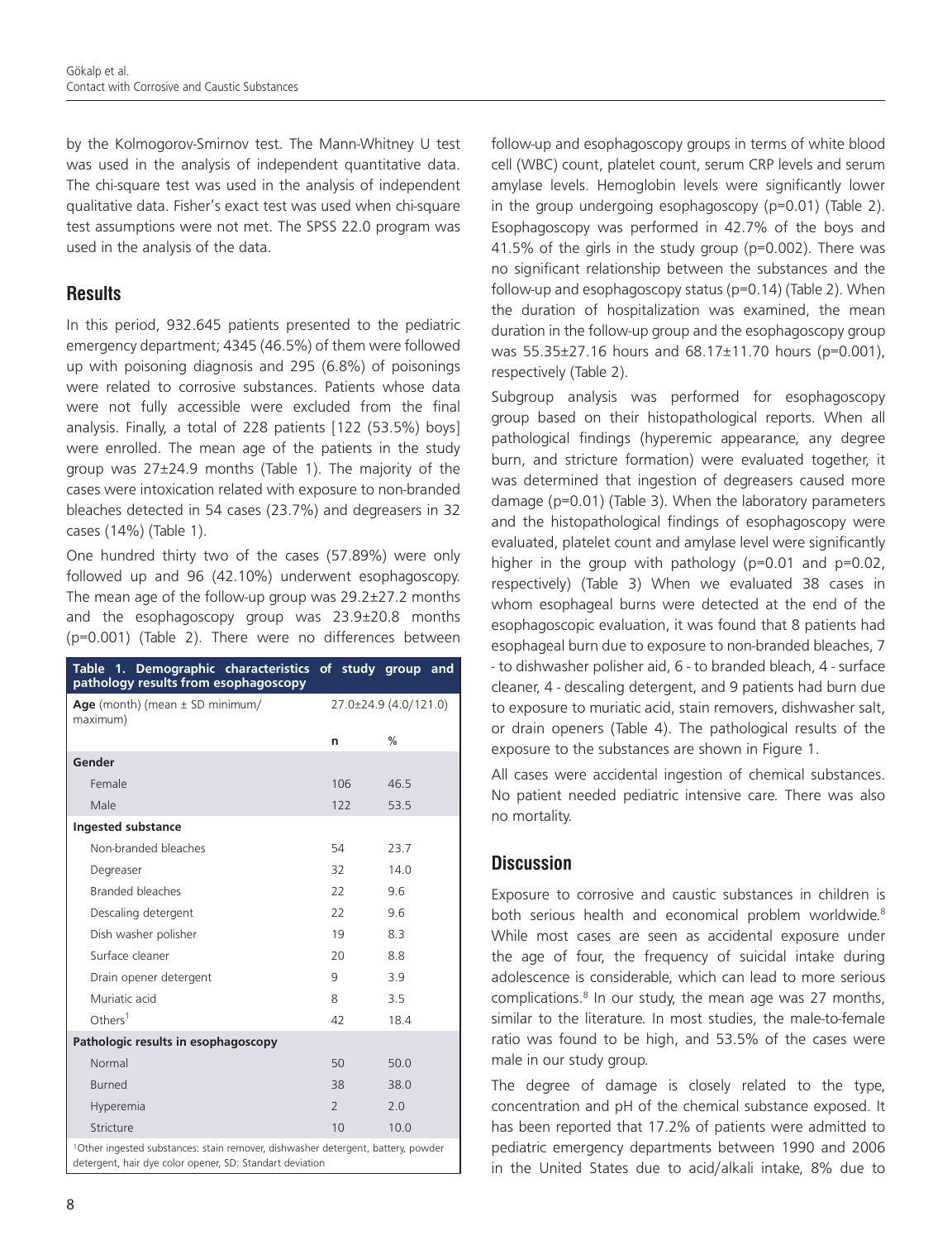exposure to ammonia compounds and 3.7% due to exposure to bleaches.<sup>9</sup> Similarly in our study, bleach-containing sodium hypochlorite, which is a strong alkali, was the most common agent (23.7%) while oil solvents containing KOH were the second (14%) and dishwashing detergents containing trisodium phosphate, descaling agents containing HCl and hypochloric acid were the third most common cause.



**Figure 1.** Demonstration of pathological findings related with the substances

In their study, Kucuk et al.<sup>10</sup> stated that the most serious burns were with oil solvents and that the severity of injury increased with non-branded and unlabeled ones. In a multicenter study conducted by Betalli et al.<sup>11</sup> in Italy, caustic soda (NaOH) was the most irritant substance and 73% of patients needed gastrostomy. In our study, when all the results were evaluated in terms of burn and stricture formation, KOH was found to be the most destructive substance.

In a study by Rigo et al.<sup>12</sup> to predict mortality due to caustic substance intake in adults, a WBC higher than  $20.000/\text{mm}^3$ , serum CRP levels higher than normal, strong acid substance intake, and profound gastric ulcer with necrotic area were found to increase mortality. Since we do not have mortal outcome, we cannot evaluate these parameters, and we observed that CRP and WBC had no value in predicting esophageal burn or stricture. Similarly, in a study conducted by Kaya et al.<sup>13</sup> including 134 patients poisoned with corrosive substances who underwent esophagoscopy, it was reported that patients with high-grade esophageal injury had higher WBC compared to those with low-grade esophageal injury,

| Table 2. Comparison of the two groups; follow-up only and esophagoscopy and follow-up                                                                                                                                                                                                                                       |                                     |                                                        |              |                    |  |
|-----------------------------------------------------------------------------------------------------------------------------------------------------------------------------------------------------------------------------------------------------------------------------------------------------------------------------|-------------------------------------|--------------------------------------------------------|--------------|--------------------|--|
|                                                                                                                                                                                                                                                                                                                             | Observation only group<br>$(n=132)$ | <b>Esophagoscopy and observation</b><br>group $(n=96)$ | <b>Total</b> | p                  |  |
| Age (month) mean $\pm$ SD                                                                                                                                                                                                                                                                                                   | $29.2 \pm 27.2$                     | 23.9±20.8                                              |              | 0.001 <sup>t</sup> |  |
| Gender (n/%)                                                                                                                                                                                                                                                                                                                |                                     |                                                        |              |                    |  |
| Male                                                                                                                                                                                                                                                                                                                        | 7/57.3%                             | 52/42.7%                                               | 122/100%     | $0.002^{x^2}$      |  |
| Female                                                                                                                                                                                                                                                                                                                      | 62/58.5%                            | 44/41.5%                                               | 106/100%     |                    |  |
|                                                                                                                                                                                                                                                                                                                             | Mean $±$ SD                         | Mean $±$ SD                                            |              |                    |  |
| Laboratory values                                                                                                                                                                                                                                                                                                           |                                     |                                                        |              |                    |  |
| WBC1 $\frac{1}{2}$                                                                                                                                                                                                                                                                                                          | 11.300±4.100                        | 10.900±2.970                                           |              | 0.93 <sup>m</sup>  |  |
| Neutrophil $\frac{1}{(mm^3)}$                                                                                                                                                                                                                                                                                               | $4.700 \pm 2.400$                   | 4.900±3.000                                            |              | $0.78^t$           |  |
| Hemoglobin g/dL                                                                                                                                                                                                                                                                                                             | $11.9 \pm 1.1$                      | $11.4 \pm 1.4$                                         |              | $0.01^t$           |  |
| Platelet $\frac{1}{2}$ mm <sup>3</sup> )                                                                                                                                                                                                                                                                                    | 315.100±110.0009                    | 336.600±100.400                                        |              | $0.34^t$           |  |
| Amilase (U/L)                                                                                                                                                                                                                                                                                                               | $52.8 \pm 31.6$                     | $60.4 \pm 21.8$                                        |              | $0.37^t$           |  |
| CRP <sup>2</sup> (mg/dL)                                                                                                                                                                                                                                                                                                    | $2.0 \pm 0.2$                       | $2.42 \pm 0.5$                                         |              | $0.45^t$           |  |
|                                                                                                                                                                                                                                                                                                                             | $N/\%$                              | $N/\%$                                                 | (N/100)      |                    |  |
| <b>Ingested substance</b>                                                                                                                                                                                                                                                                                                   |                                     |                                                        |              | $0.14^t$           |  |
| Non-branded bleaches                                                                                                                                                                                                                                                                                                        | 30/55.55                            | 24/44.45                                               | 54 (100)     |                    |  |
| Degreaser                                                                                                                                                                                                                                                                                                                   | 20/62.5                             | 12/37.5                                                | 32 (100)     |                    |  |
| Branded bleaches                                                                                                                                                                                                                                                                                                            | 10/45.45                            | 12/54.54                                               | 22 (100)     |                    |  |
| Descaling detergent                                                                                                                                                                                                                                                                                                         | 12/54.54%                           | 10/45.46                                               | 22 (100)     |                    |  |
| Dishwasher polisher                                                                                                                                                                                                                                                                                                         | 10/52.62                            | 9/47.38                                                | 19 (100)     |                    |  |
| Surface cleaner                                                                                                                                                                                                                                                                                                             | 10/50                               | 10/50                                                  | 20 (100)     |                    |  |
| Drain opener detergent                                                                                                                                                                                                                                                                                                      | 7/77.77%                            | 2/22.23                                                | 9(100)       |                    |  |
| Muriatic acid                                                                                                                                                                                                                                                                                                               | 4/50                                | 4/50                                                   | 8(100)       |                    |  |
| Others $3$                                                                                                                                                                                                                                                                                                                  | 29/69.05                            | 13/30.95                                               | 42 (100)     |                    |  |
| <b>Duration of follow-up</b> (hours) mean $\pm$ SD                                                                                                                                                                                                                                                                          | 55.35±27.16                         | 68.17±11.70                                            |              | 0.001 <sup>t</sup> |  |
| <sup>1</sup> WBC: White Blood Cell, <sup>2</sup> CRP: C-Reactive protein mg/dl, <sup>3</sup> Other ingested substances: Stain remover, dishwasher detergent, battery, powder detergent, hair dye color opener,<br>"Mann-Whitney U test, <sup>t</sup> Student's t-test <sup>x2</sup> Chi-square test, SD: Standart deviation |                                     |                                                        |              |                    |  |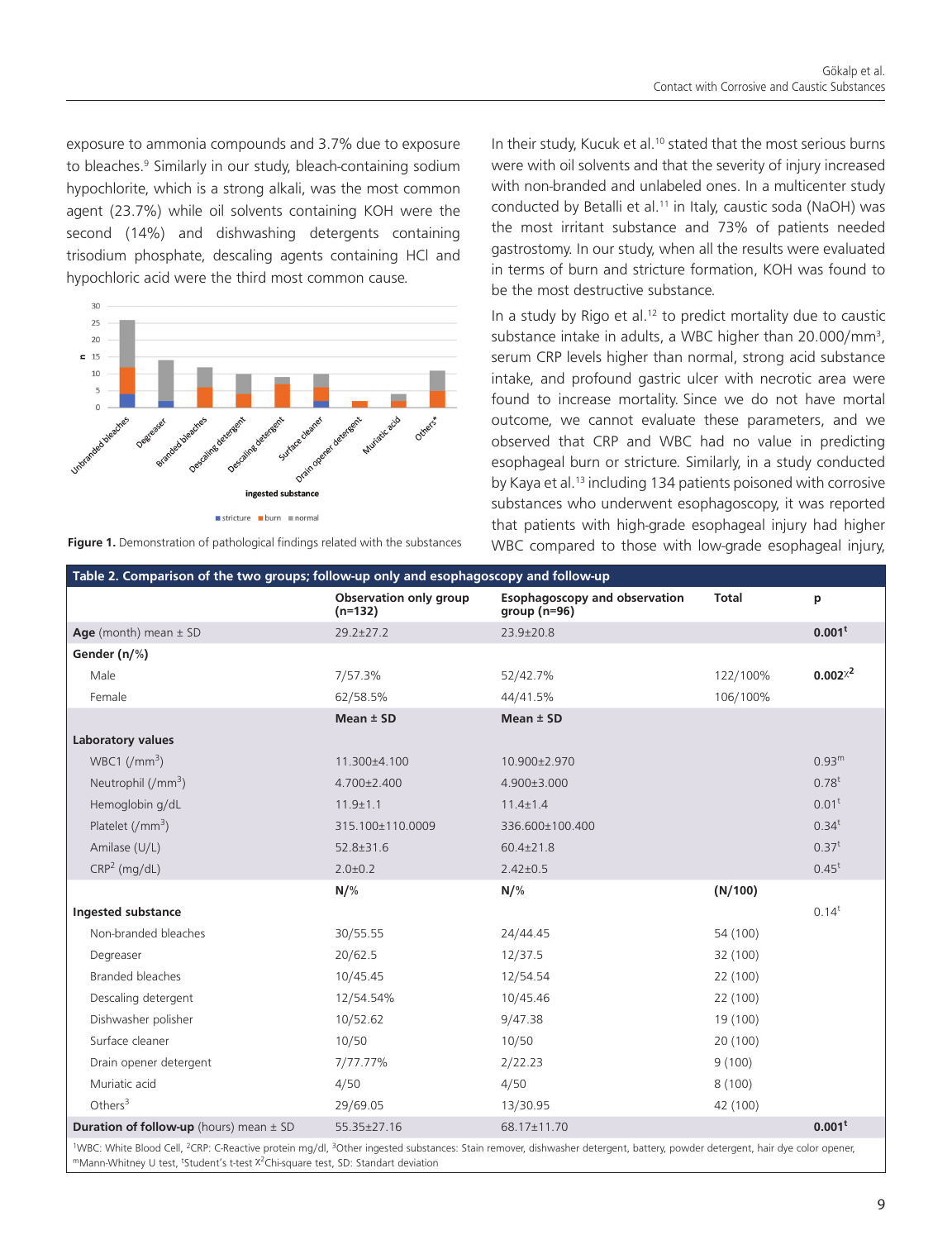| Table 3. The distribution of demographic, clinic and laboratory data and exposed substances according to the presence of pathology in |  |  |
|---------------------------------------------------------------------------------------------------------------------------------------|--|--|
| the histopathological results of the cases undergoing esophagoscopy                                                                   |  |  |

|                                      | Histopathological examination with normal<br>findings (Mean $\pm$ SD)<br>$(n=50)$ |        | Histopathological examination with<br>abnormal findings (Mean ± SD)<br>$(n=50)$ |        | p                  |
|--------------------------------------|-----------------------------------------------------------------------------------|--------|---------------------------------------------------------------------------------|--------|--------------------|
| Age (month)                          | $22.0 \pm 14.7$                                                                   |        | $30.3 \pm 31.2$                                                                 |        | 0.96               |
| Laboratory values                    |                                                                                   |        |                                                                                 |        |                    |
| WBC1 $\frac{1}{m^3}$                 | $11.2 \pm 2.9$                                                                    |        | $10.7 \pm 3.0$                                                                  |        | 0.43               |
| Neutrophil $\frac{1}{(mm^3)}$        | $5.1 \pm 3.1$                                                                     |        | $4.7 \pm 2.8$                                                                   |        | 0.45               |
| Hemoglobin g/dL                      | $11.2 \pm 1.4$                                                                    |        | $11.7 \pm 1.3$                                                                  |        | 0.06               |
| Platelet $\frac{1}{2}$               | 299.7±111.2                                                                       |        | 365.9±100.7                                                                     |        | 0.01               |
| Amilase (U/L)                        | $51.4 \pm 22.1$                                                                   |        | 81.5±9.8                                                                        |        | 0.02               |
| CRP <sup>2</sup> (mg/dL)             | $2.4 \pm 1.9$                                                                     |        | 3±1.8                                                                           |        | 0.58               |
|                                      | (N)                                                                               | $(\%)$ | (N)                                                                             | $(\%)$ | p                  |
| Gender                               |                                                                                   |        |                                                                                 |        |                    |
| Male                                 | 26                                                                                | 52     | 28                                                                              | 56     | $0.69^{x^2}$       |
| Female                               | 24                                                                                | 48     | 22                                                                              | 44     |                    |
| Total                                | 50                                                                                | 100    | 50                                                                              | 100    |                    |
| Ingested substance                   |                                                                                   |        |                                                                                 |        |                    |
| Non-branded bleaches                 | 14                                                                                | 28.0   | 12                                                                              | 24.0   | $0.82^{x^2}$       |
| Degreaser                            | 12                                                                                | 24.0   | $\overline{2}$                                                                  | 4.0    | $0.01^{\chi^2}$    |
| Branded bleaches                     | 6                                                                                 | 12.0   | 6                                                                               | 12.0   | $1.00^{x^2}$       |
| Descaling detergent                  | 4                                                                                 | 8.0    | 6                                                                               | 12.0   | $0.74x^2$          |
| Dishwasher polisher                  | 4                                                                                 | 8.0    | 6                                                                               | 12.0   | $0.74^{x^2}$       |
| Surface cleaner                      | $\overline{2}$                                                                    | 4.0    | $\overline{7}$                                                                  | 14.0   | $0.17^{2}$         |
| Drain opener detergent               | $\overline{2}$                                                                    | 4.0    | $\overline{2}$                                                                  | 4.0    | $1.00^{x^2}$       |
| Muriatic acid                        | 0                                                                                 | 0.0    | $\overline{2}$                                                                  | 4.0    | $0.47^{2}$         |
| Others $3$                           | 6                                                                                 | 12.0   | $\overline{7}$                                                                  | 14.0   | $0.82^{x^2}$       |
| Total                                | 50                                                                                | 100    | 50                                                                              | 100    |                    |
| <b>Duration of follow-up</b> (hours) | 67.00±13.97                                                                       |        | 70.56±7.12                                                                      |        | 0.001 <sup>t</sup> |

1WBC: White Blood Cell, 2CRP: C-Reactive Protein mg/dL, 3Other ingested substances: stain remover, dishwasher detergent, battery, powder detergent, hair dye color opener <sup>t</sup>Student's t-test, <sup>χ2</sup>Chi-square test

| Table 4. Histopathologic findings related with<br>substances                                                                     |                          |                                  | ingested                           |
|----------------------------------------------------------------------------------------------------------------------------------|--------------------------|----------------------------------|------------------------------------|
| Ingested substance                                                                                                               | <b>Normal</b><br>(N)     | Stricture in<br>esophagus<br>(N) | <b>Burn</b> in<br>esophagus<br>(N) |
| Non-branded bleaches                                                                                                             | 14                       | $\Delta$                         | 8                                  |
| Degreaser                                                                                                                        | 12                       | $\mathcal{D}$                    |                                    |
| <b>Branded bleaches</b>                                                                                                          | 6                        |                                  | 6                                  |
| Descaling detergent                                                                                                              | 6                        |                                  | $\overline{4}$                     |
| Dishwasher polisher                                                                                                              | $\overline{\phantom{0}}$ |                                  | 7                                  |
| Surface cleaner                                                                                                                  | Δ                        | $\mathcal{P}$                    | 4                                  |
| Drain opener detergent                                                                                                           |                          |                                  | $\mathcal{P}$                      |
| Muriatic acid                                                                                                                    | $\mathcal{P}$            |                                  | $\mathcal{P}$                      |
| Others $1$                                                                                                                       | 6                        |                                  | 5                                  |
| Total                                                                                                                            | 52                       | 8                                | 38                                 |
| <sup>1</sup> Other ingested substances: stain remover, dishwasher detergent, battery, powder<br>detergent, hair dye color opener |                          |                                  |                                    |

however, WBC but did not have sufficient predictive value.<sup>13</sup> This may be due to the fact that adults in the study by Rigo et al. were exposed to more corrosive substances and that the patient group consisted of medically ill patients.<sup>12</sup> The reason for the lack of WBC elevation in our cases may be that all of the cases in our study group were accidentally exposed to a small amount of corrosive substances. Therefore, this small amount of corrosive substance may not have caused a systemic response as leukocytosis. It was observed that elevated platelet count and amylase level increased the possibility of tissue damage in patients presenting to emergency clinic immediately after exposure. This may be explained by the fact that platelet count is an acute phase reactant and amylase is secreted from the salivary glands and esophagus.

The gold standard technique for damage assessment is endoscopic assessment. With this examination, the esophagus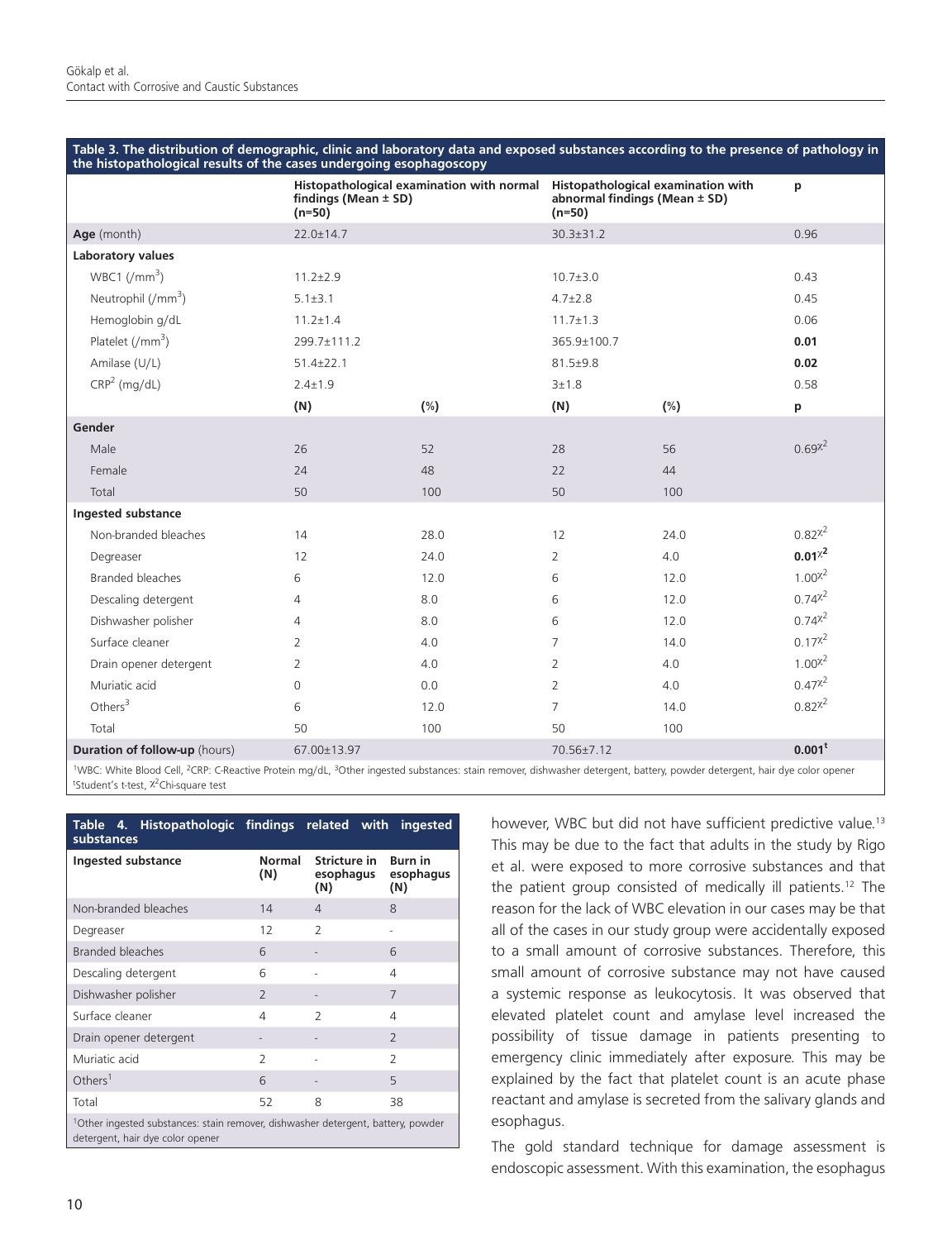is evaluated visually and damage and stricture formation can be observed.14-16 It is recommended to be done within the first 12-48 hours and not to exceed 96 hours.<sup>17,18</sup> Endoscopic dilatation is recommended 5-15 days after ingestion. According to the study by Kaya et al.<sup>13</sup>, endoscopic pathologic findings were found in 12% of completely asymptomatic patients without lesions in the mouth. Therefore, indications for performing endoscopy are not clear. While some authors do not recommend endoscopy in patients who do not have a lesion in the oral cavity and can swallow saliva, others recommend it for all patients with spontaneous vomiting.<sup>19-22</sup> However, they agree to do it in all patients who attempted suicide.<sup>23</sup> In our study, patients with no oral lesions and no swallowing dysfunction were followed up without endoscopy. 132 of 228 cases included in our study (57.89%) were followed up only and 96 (42.10%) underwent endoscopy.

#### **Study Limitations**

Since it is a retrospective study, cognitive evaluation of the patients could not be performed and long-term results of the cases could not be reached. Prospective studies on this subject will analyze the situation more clearly.

### **Conclusion**

In conclusion, involuntary use of corrosive-caustic substances and resultant pathological problems are quite common in childhood. Therefore, it is important to ensure that all products containing such substances, especially cleaning products, are equipped with locked mechanisms so that children cannot open them and are kept out of the reach of children. The importance of this matter should be emphasized in prospective randomized controlled trials with more patients.

#### **Ethics**

**Ethics Committee Approval:** İzmir Katip Çelebi University Rectorate Non-Interventional Clinical Research Ethics Committee was taken with the decision number 228 dated 04.10.2017.

**Informed Consent:** As this is a retrospective study, the information is received from the otomation system of the hospital. Therefore, there is no informed consent received from the cases individually.

**Peer-review:** Externally peer-reviewed.

#### **Authorship Contributions**

Concept: G.G., E.B., M.A., M.O.Ö., Design: G.G., E.B., M.A., M.O.Ö., Data Collection or Processing: G.G., E.B., M.A., M.O.Ö., Analysis or Interpretation: G.G., E.B., M.A., M.O.Ö., Literature Search: G.G., E.B., M.A., M.O.Ö., Writing: G.G., E.B., M.A., M.O.Ö.

**Conflict of Interest:** No conflict of interest was declared by the authors.

**Financial Disclosure:** The authors declared that this study received no financial support.

### **References**

- 1. Khan S, Orenstein SR, Ingestions C. In: Kliegman RM, Stanton BF, Geme JW, Schor NF, Behrman RE, et al, eds. Nelson Textbook of Pediatrics. 20th ed. Philadelphi: WB Saunders, 2016:1794-6.
- 2. Arnold M, Numanoglu A. Caustic ingestion in children—A review. Semin Pediatr Surg. 2017;26:95-104.
- 3. Bonavina L, Chirica M, Skrobic O, Andreollo NA, Contini S, et al. Foregut caustic injuries: results of the World society of emergency surgery consensus conference. World J Emerg Surg. 2015;10:44.
- 4. Hawkins DB, Demeter MJ, Barnett TE. Causticingestion: controversies in management. A review of 214 cases. Laryngoscope. 1980;90:98–109.
- 5. Christesen HB. Epidemiology and prevention of caustic ingestion in children. Acta Paediatr. 1994;83:212–5.
- 6. Othman N, Kendrick D. Epidemiology of burn injuries in the East Mediterranean Region: a systematic review. BMC Public Health. 2010;10:1–10.
- 7. Stiff G, Alwafi A, Rees B, Lari J. Corrosive injuries of the oesophagus and stomach: experience in management at a regional paediatric centre. Ann R Coll Surg Engl. 1996;78:119-23.
- 8. Johnson CM, Brigger MT. The Public Health Impact of Pediatric Caustic Ingestion Injuries. Arch Otolaryngol Head Neck Surg. 2012;138:1111-5.
- 9. Lai MW, Klein-Schwartz W, Rodgers GC, Abrams JY, Haber DA, et al. 2005 Annual Report of the American Association of Poison Control Centers' national poisoning and exposure database. Clin Toxicol (Phila). 2006;44:803-932.
- 10. G Kucuk, G Gollu, U Ates, ZA Cakmak, M Kologlu, et al. Evaluation of esophageal injuries secondary to ingestion of unlabeled corrosive substances: pediatric case series. Arch Argent Pediatr. 2017;115:e85-e88.
- 11. Betalli P, Falchetti D, Giuliana S, Pane A. Caustic ingestion in children: iaendoscopyal ways indicated? The results of Italian multicenter observational study. Gastrointest Endosc. 2008;68:434-9.
- 12. Rigo GP, Camellini L, Azzolini F, Guazzetti S, Bedogni G, et al. What is the utility of selected clinical and endoscopic parameters in predicting the risk of death after caustic ingestion? Endoscopy. 2002;34:304-10.
- 13. Kaya M, Ozdemir T, Sayan A, Arıkan A. The relationship between clinical findings and esophageal injury severity in children with corrosive agents ingestion. Ulus Travma Acil Cerrahi Derg. 2010;16:537-40.
- 14. Webb WR, Koutras P, Ecker RR, Sugg WL. An evaluation of steroids and antibiotics in caustic burns of the esophagus. Ann Thorac Surg. 1970;9:95-102.
- 15. Haller JA Jr, Andrews HG, White JJ, Tamer MA, Cleveland WW. Pathophysiology and management of acute oesophageal burns of the oesophagus: results of treatment in 285 children. J Pediatr Surg. 1971;6:578-84.
- 16. Kinman JE, Lee BC, Lee CW, Shin HI. Management of severely e corrosions of the esophagus. J Laryngol Otol. 1969;83:899-910.